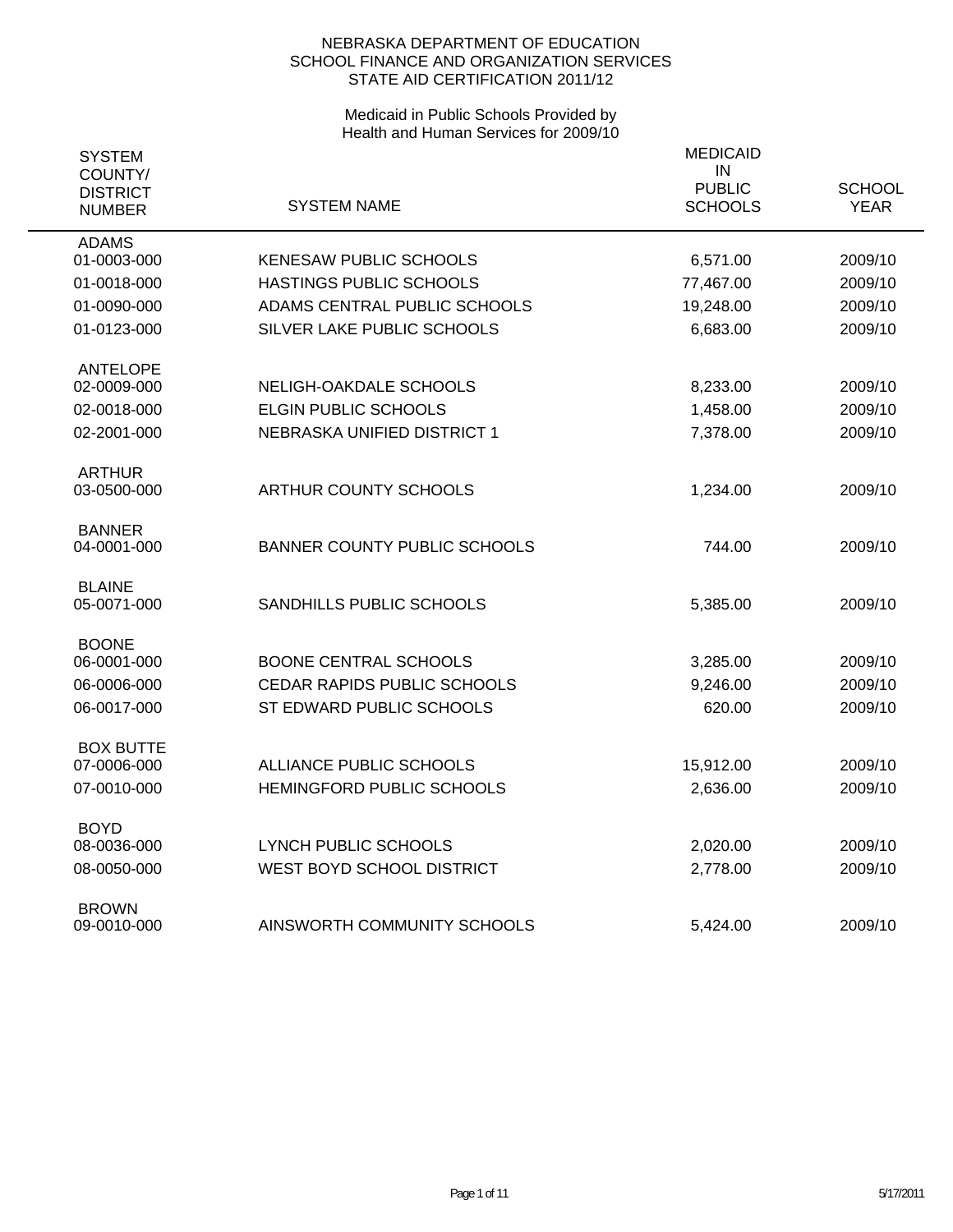| <b>SYSTEM</b><br>COUNTY/<br><b>DISTRICT</b><br><b>NUMBER</b> | <b>SYSTEM NAME</b>                  | <b>MEDICAID</b><br>IN<br><b>PUBLIC</b><br><b>SCHOOLS</b> | <b>SCHOOL</b><br><b>YEAR</b> |
|--------------------------------------------------------------|-------------------------------------|----------------------------------------------------------|------------------------------|
| <b>BUFFALO</b>                                               |                                     |                                                          |                              |
| 10-0002-000                                                  | <b>GIBBON PUBLIC SCHOOLS</b>        | 2,993.00                                                 | 2009/10                      |
| 10-0007-000                                                  | <b>KEARNEY PUBLIC SCHOOLS</b>       | 43,347.00                                                | 2009/10                      |
| 10-0009-000                                                  | ELM CREEK PUBLIC SCHOOLS            | 2,042.00                                                 | 2009/10                      |
| 10-0019-000                                                  | SHELTON PUBLIC SCHOOLS              | 1,772.00                                                 | 2009/10                      |
| 10-0069-000                                                  | RAVENNA PUBLIC SCHOOLS              | 0.00                                                     | 2009/10                      |
| 10-0105-000                                                  | PLEASANTON PUBLIC SCHOOLS           | 1,518.00                                                 | 2009/10                      |
| 10-0119-000                                                  | AMHERST PUBLIC SCHOOLS              | 617.00                                                   | 2009/10                      |
| <b>BURT</b><br>11-0001-000                                   | TEKAMAH-HERMAN COMMUNITY SCHS       | 7,024.00                                                 | 2009/10                      |
| 11-0014-000                                                  | OAKLAND CRAIG PUBLIC SCHOOLS        | 5,224.00                                                 | 2009/10                      |
| 11-0020-000                                                  | LYONS-DECATUR NORTHEAST SCHS        | 3,585.00                                                 | 2009/10                      |
|                                                              |                                     |                                                          |                              |
| <b>BUTLER</b>                                                |                                     |                                                          |                              |
| 12-0032-000                                                  | <b>RISING CITY PUBLIC SCHOOLS</b>   | 997.00                                                   | 2009/10                      |
| 12-0056-000                                                  | DAVID CITY PUBLIC SCHOOLS           | 6,755.00                                                 | 2009/10                      |
| 12-0502-000                                                  | <b>EAST BUTLER PUBLIC SCHOOLS</b>   | 0.00                                                     | 2009/10                      |
| <b>CASS</b>                                                  |                                     |                                                          |                              |
| 13-0001-000                                                  | PLATTSMOUTH COMMUNITY SCHOOLS       | 8,250.00                                                 | 2009/10                      |
| 13-0022-000                                                  | WEEPING WATER PUBLIC SCHOOLS        | 1,103.00                                                 | 2009/10                      |
| 13-0032-000                                                  | LOUISVILLE PUBLIC SCHOOLS           | 7,534.00                                                 | 2009/10                      |
| 13-0056-000                                                  | <b>CONESTOGA PUBLIC SCHOOLS</b>     | 5,426.00                                                 | 2009/10                      |
| 13-0097-000                                                  | ELMWOOD-MURDOCK PUBLIC SCHOOLS      | 0.00                                                     | 2009/10                      |
| <b>CEDAR</b>                                                 |                                     |                                                          |                              |
| 14-0008-000                                                  | HARTINGTON PUBLIC SCHOOLS           | 5,162.00                                                 | 2009/10                      |
| 14-0045-000                                                  | RANDOLPH PUBLIC SCHOOLS             | 1,366.00                                                 | 2009/10                      |
| 14-0054-000                                                  | LAUREL-CONCORD PUBLIC SCHOOLS       | 4,918.00                                                 | 2009/10                      |
| 14-0101-000                                                  | <b>WYNOT PUBLIC SCHOOLS</b>         | 2,515.00                                                 | 2009/10                      |
| 14-0541-000                                                  | <b>COLERIDGE COMMUNITY SCHOOLS</b>  | 226.00                                                   | 2009/10                      |
| <b>CHASE</b><br>15-0010-000                                  | <b>CHASE COUNTY SCHOOLS</b>         | 2,075.00                                                 | 2009/10                      |
| 15-0536-000                                                  | <b>WAUNETA-PALISADE PUBLIC SCHS</b> | 0.00                                                     | 2009/10                      |
| <b>CHERRY</b>                                                |                                     |                                                          |                              |
| 16-0006-000                                                  | <b>VALENTINE COMMUNITY SCHOOLS</b>  | 12,539.00                                                | 2009/10                      |
| 16-0030-000                                                  | CODY-KILGORE PUBLIC SCHS            | 876.00                                                   | 2009/10                      |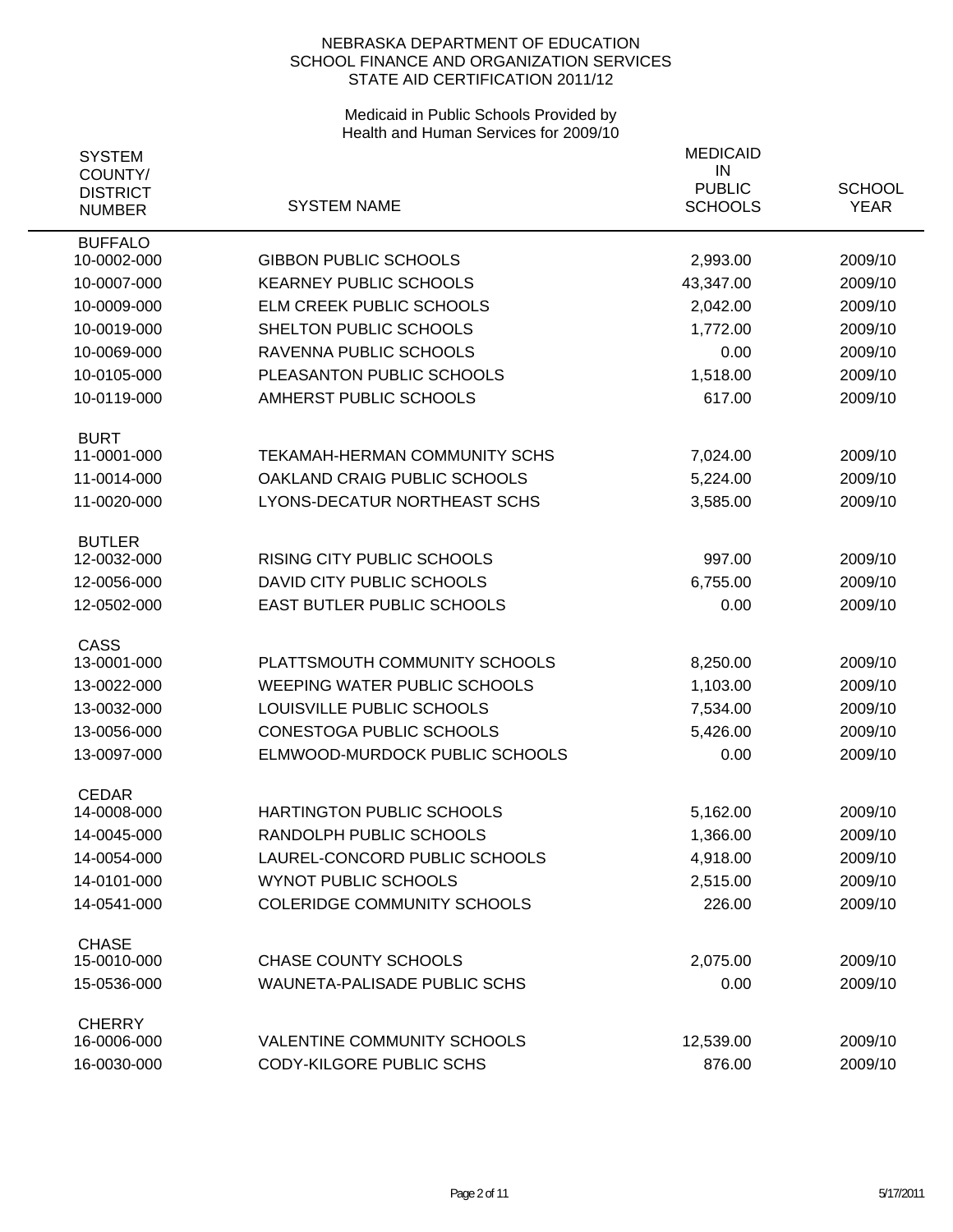| <b>SYSTEM</b><br>COUNTY/ |                                      | <b>MEDICAID</b><br>IN |               |
|--------------------------|--------------------------------------|-----------------------|---------------|
| <b>DISTRICT</b>          |                                      | <b>PUBLIC</b>         | <b>SCHOOL</b> |
| <b>NUMBER</b>            | <b>SYSTEM NAME</b>                   | <b>SCHOOLS</b>        | <b>YEAR</b>   |
| <b>CHEYENNE</b>          | SIDNEY PUBLIC SCHOOLS                |                       |               |
| 17-0001-000              |                                      | 24,521.00             | 2009/10       |
| 17-0003-000              | LEYTON PUBLIC SCHOOLS                | 2,081.00              | 2009/10       |
| 17-0009-000              | POTTER-DIX PUBLIC SCHOOLS            | 756.00                | 2009/10       |
| <b>CLAY</b>              |                                      |                       |               |
| 18-0002-000              | <b>SUTTON PUBLIC SCHOOLS</b>         | 6,902.00              | 2009/10       |
| 18-0011-000              | HARVARD PUBLIC SCHOOLS               | 13,811.00             | 2009/10       |
| 18-0070-000              | <b>CLAY CENTER PUBLIC SCHOOLS</b>    | 5,641.00              | 2009/10       |
| <b>COLFAX</b>            |                                      |                       |               |
| 19-0039-000              | LEIGH COMMUNITY SCHOOLS              | 180.00                | 2009/10       |
| 19-0058-000              | <b>CLARKSON PUBLIC SCHOOLS</b>       | 1,342.00              | 2009/10       |
| 19-0059-000              | <b>HOWELLS PUBLIC SCHOOLS</b>        | 593.00                | 2009/10       |
| 19-0123-000              | SCHUYLER COMMUNITY SCHOOLS           | 0.00                  | 2009/10       |
| <b>CUMING</b>            |                                      |                       |               |
| 20-0001-000              | <b>WEST POINT PUBLIC SCHOOLS</b>     | 11,625.00             | 2009/10       |
| 20-0020-000              | <b>BANCROFT-ROSALIE COMM SCHOOLS</b> | 1,588.00              | 2009/10       |
| 20-0030-000              | WISNER-PILGER PUBLIC SCHOOLS         | 1,797.00              | 2009/10       |
| <b>CUSTER</b>            |                                      |                       |               |
| 21-0015-000              | ANSELMO-MERNA PUBLIC SCHOOLS         | 11,147.00             | 2009/10       |
| 21-0025-000              | <b>BROKEN BOW PUBLIC SCHOOLS</b>     | 43,667.00             | 2009/10       |
| 21-0044-000              | ANSLEY PUBLIC SCHOOLS                | 17,121.00             | 2009/10       |
| 21-0084-000              | SARGENT PUBLIC SCHOOLS               | 3,135.00              | 2009/10       |
| 21-0089-000              | <b>ARNOLD PUBLIC SCHOOLS</b>         | 763.00                | 2009/10       |
| 21-0180-000              | CALLAWAY PUBLIC SCHOOLS              | 4,129.00              | 2009/10       |
| <b>DAKOTA</b>            |                                      |                       |               |
| 22-0011-000              | SO SIOUX CITY COMMUNITY SCHS         | 69,062.00             | 2009/10       |
| 22-0031-000              | HOMER COMMUNITY SCHOOLS              | 0.00                  | 2009/10       |
| <b>DAWES</b>             |                                      |                       |               |
| 23-0002-000              | <b>CHADRON PUBLIC SCHOOLS</b>        | 13,324.00             | 2009/10       |
| 23-0071-000              | <b>CRAWFORD PUBLIC SCHOOLS</b>       | 4,121.00              | 2009/10       |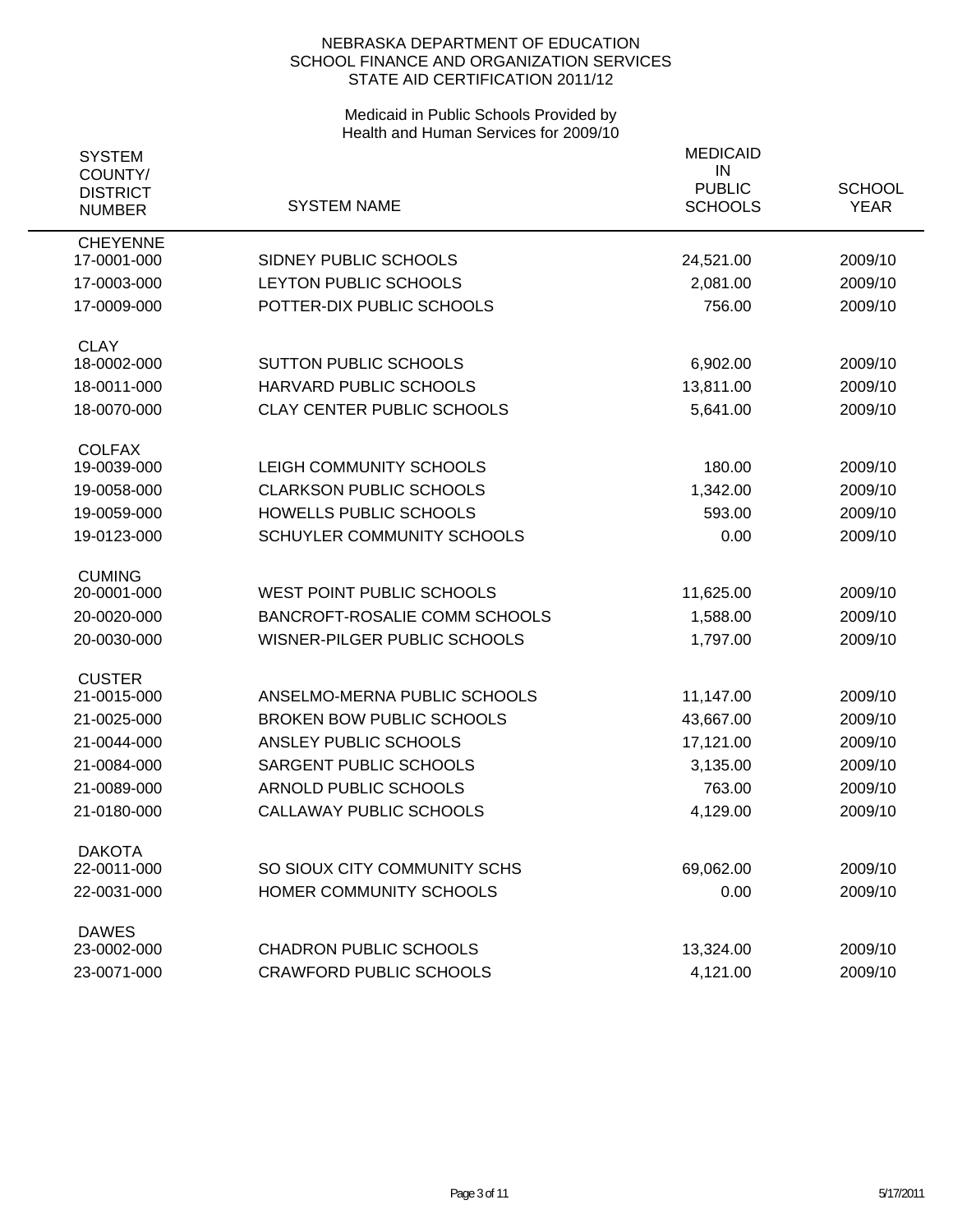| <b>SYSTEM</b><br>COUNTY/<br><b>DISTRICT</b><br><b>NUMBER</b> | <b>SYSTEM NAME</b>                    | <b>MEDICAID</b><br>IN<br><b>PUBLIC</b><br><b>SCHOOLS</b> | <b>SCHOOL</b><br><b>YEAR</b> |
|--------------------------------------------------------------|---------------------------------------|----------------------------------------------------------|------------------------------|
| <b>DAWSON</b><br>24-0001-000                                 | <b>LEXINGTON PUBLIC SCHOOLS</b>       | 13,767.00                                                | 2009/10                      |
| 24-0004-000                                                  | <b>OVERTON PUBLIC SCHOOLS</b>         | 82.00                                                    | 2009/10                      |
| 24-0011-000                                                  | <b>COZAD CITY SCHOOLS</b>             | 15,652.00                                                | 2009/10                      |
| 24-0020-000                                                  | <b>GOTHENBURG PUBLIC SCHOOLS</b>      | 7,130.00                                                 | 2009/10                      |
| 24-0101-000                                                  | SUMNER-EDDYVILLE-MILLER SCHS          | 0.00                                                     | 2009/10                      |
| <b>DEUEL</b>                                                 |                                       |                                                          |                              |
| 25-0025-000                                                  | <b>CREEK VALLEY SCHOOLS</b>           | 803.00                                                   | 2009/10                      |
| 25-0095-000                                                  | SOUTH PLATTE PUBLIC SCHOOLS           | 3,451.00                                                 | 2009/10                      |
| <b>DIXON</b><br>26-0001-000                                  | PONCA PUBLIC SCHOOLS                  | 985.00                                                   | 2009/10                      |
| 26-0024-000                                                  | NEWCASTLE PUBLIC SCHOOLS              | 0.00                                                     | 2009/10                      |
| 26-0070-000                                                  | ALLEN CONSOLIDATED SCHOOLS            | 3,400.00                                                 | 2009/10                      |
| 26-0561-000                                                  | EMERSON-HUBBARD PUBLIC SCHOOLS        | 0.00                                                     | 2009/10                      |
| <b>DODGE</b>                                                 |                                       |                                                          |                              |
| 27-0001-000                                                  | <b>FREMONT PUBLIC SCHOOLS</b>         | 53,082.00                                                | 2009/10                      |
| 27-0046-000                                                  | DODGE PUBLIC SCHOOLS                  | 300.00                                                   | 2009/10                      |
| 27-0062-000                                                  | <b>SCRIBNER-SNYDER COMMUNITY SCHS</b> | 4,063.00                                                 | 2009/10                      |
| 27-0594-000                                                  | <b>LOGAN VIEW PUBLIC SCHOOLS</b>      | 15,199.00                                                | 2009/10                      |
| 27-0595-000                                                  | NORTH BEND CENTRAL PUBLIC SCHS        | 2,829.00                                                 | 2009/10                      |
| <b>DOUGLAS</b><br>28-0001-000                                | <b>OMAHA PUBLIC SCHOOLS</b>           | 0.00                                                     | 2009/10                      |
| 28-0010-000                                                  | <b>ELKHORN PUBLIC SCHOOLS</b>         | 9,782.00                                                 | 2009/10                      |
| 28-0015-000                                                  | DOUGLAS CO WEST COMMUNITY SCHS        | 0.00                                                     | 2009/10                      |
| 28-0017-000                                                  | MILLARD PUBLIC SCHOOLS                | 84,079.00                                                | 2009/10                      |
| 28-0054-000                                                  | <b>RALSTON PUBLIC SCHOOLS</b>         | 25,461.00                                                | 2009/10                      |
| 28-0059-000                                                  | BENNINGTON PUBLIC SCHOOLS             | 0.00                                                     | 2009/10                      |
| 28-0066-000                                                  | <b>WESTSIDE COMMUNITY SCHOOLS</b>     | 36,992.00                                                | 2009/10                      |
| <b>DUNDY</b><br>29-0117-000                                  | DUNDY CO STRATTON PUBLIC SCHS         | 5,135.00                                                 | 2009/10                      |
| <b>FILLMORE</b><br>30-0001-000                               | <b>EXETER-MILLIGAN PUBLIC SCHOOLS</b> | 870.00                                                   | 2009/10                      |
| 30-0025-000                                                  | FILLMORE CENTRAL PUBLIC SCHS          | 10,385.00                                                | 2009/10                      |
| 30-0054-000                                                  | SHICKLEY PUBLIC SCHOOLS               | 976.00                                                   | 2009/10                      |
|                                                              |                                       |                                                          |                              |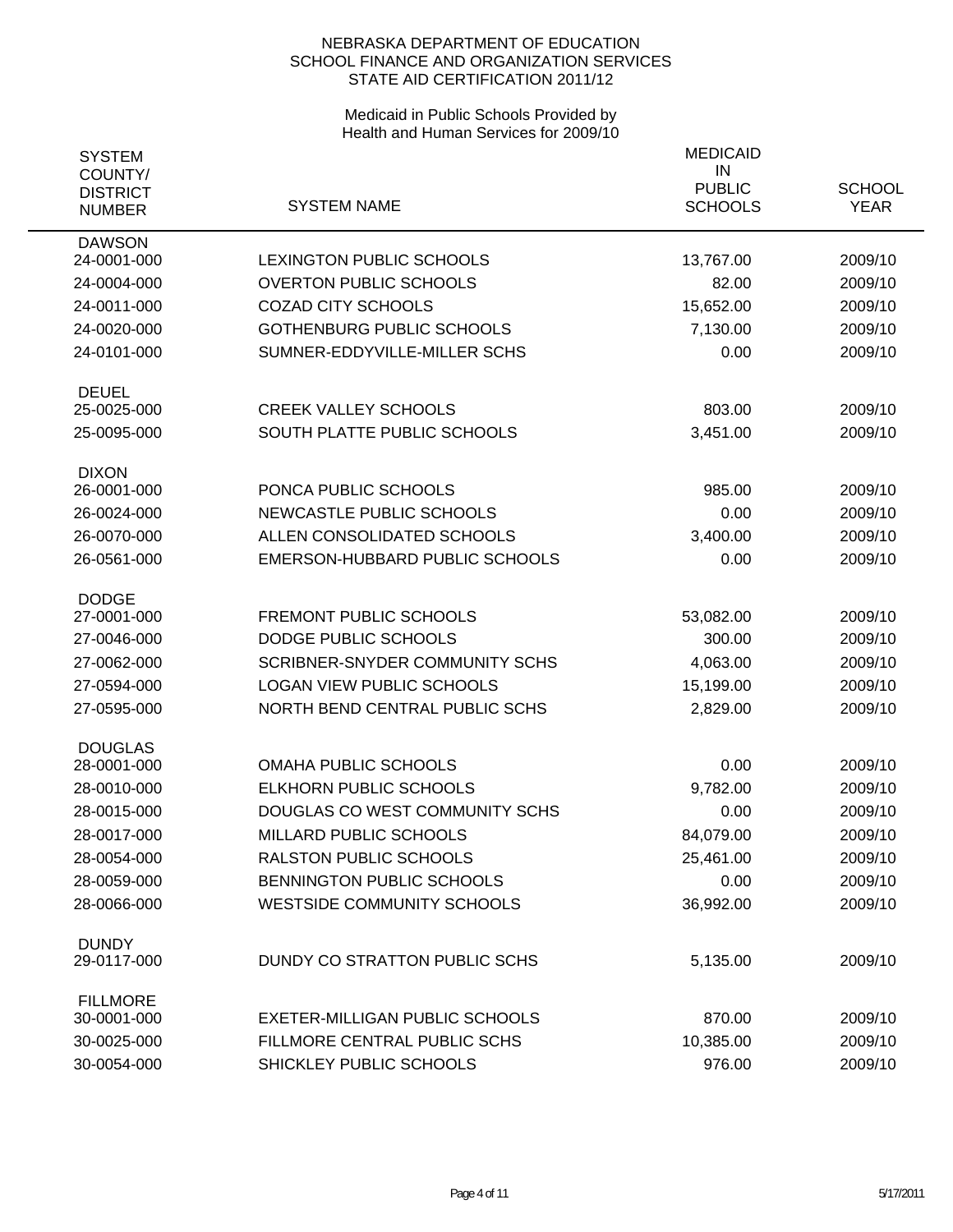| <b>SYSTEM</b>                               |                                       | <b>MEDICAID</b><br>IN           |                              |
|---------------------------------------------|---------------------------------------|---------------------------------|------------------------------|
| COUNTY/<br><b>DISTRICT</b><br><b>NUMBER</b> | <b>SYSTEM NAME</b>                    | <b>PUBLIC</b><br><b>SCHOOLS</b> | <b>SCHOOL</b><br><b>YEAR</b> |
| <b>FRANKLIN</b><br>31-0506-000              | <b>FRANKLIN PUBLIC SCHOOLS</b>        | 4,813.00                        | 2009/10                      |
| <b>FRONTIER</b><br>32-0046-000              | MAYWOOD PUBLIC SCHOOLS                | 0.00                            | 2009/10                      |
| 32-0095-000                                 | EUSTIS-FARNAM PUBLIC SCHOOLS          | 3,118.00                        | 2009/10                      |
| 32-0125-000                                 | MEDICINE VALLEY PUBLIC SCHOOLS        | 1,073.00                        | 2009/10                      |
| <b>FURNAS</b>                               |                                       |                                 |                              |
| 33-0018-000                                 | ARAPAHOE PUBLIC SCHOOLS               | 7,136.00                        | 2009/10                      |
| 33-0021-000                                 | <b>CAMBRIDGE PUBLIC SCHOOLS</b>       | 2,784.00                        | 2009/10                      |
| 33-0540-000                                 | SOUTHERN VALLEY SCHOOLS               | 16,223.00                       | 2009/10                      |
| <b>GAGE</b><br>34-0001-000                  | SOUTHERN SCHOOL DIST 1                | 3,923.00                        | 2009/10                      |
| 34-0015-000                                 | <b>BEATRICE PUBLIC SCHOOLS</b>        | 48,246.00                       | 2009/10                      |
| 34-0034-000                                 | <b>FREEMAN PUBLIC SCHOOLS</b>         | 370.00                          | 2009/10                      |
| 34-0100-000                                 | DILLER-ODELL PUBLIC SCHOOLS           | 410.00                          | 2009/10                      |
|                                             |                                       |                                 |                              |
| <b>GARDEN</b><br>35-0001-000                | <b>GARDEN COUNTY SCHOOLS</b>          | 2,204.00                        | 2009/10                      |
|                                             |                                       |                                 |                              |
| <b>GARFIELD</b><br>36-0100-000              | <b>BURWELL PUBLIC SCHOOLS</b>         | 5,015.00                        | 2009/10                      |
| <b>GOSPER</b>                               |                                       |                                 |                              |
| 37-0030-000                                 | ELWOOD PUBLIC SCHOOLS                 | 0.00                            | 2009/10                      |
| <b>GRANT</b>                                |                                       |                                 |                              |
| 38-0011-000                                 | <b>HYANNIS AREA SCHOOLS</b>           | 1,185.00                        | 2009/10                      |
| <b>GREELEY</b>                              |                                       |                                 |                              |
| 39-0010-000                                 | <b>GREELEY-WOLBACH PUBLIC SCHOOLS</b> | 1,837.00                        | 2009/10                      |
| 39-0055-000                                 | SPALDING PUBLIC SCHOOLS               | 0.00                            | 2009/10                      |
| 39-0501-000                                 | NORTH LOUP SCOTIA PUBLIC SCHS         | 451.00                          | 2009/10                      |
| <b>HALL</b><br>40-0002-000                  | <b>GRAND ISLAND PUBLIC SCHOOLS</b>    | 52,330.00                       | 2009/10                      |
| 40-0082-000                                 | NORTHWEST PUBLIC SCHOOLS              | 7,428.00                        | 2009/10                      |
| 40-0083-000                                 | WOOD RIVER RURAL SCHOOLS              | 3,590.00                        | 2009/10                      |
| 40-0126-000                                 | DONIPHAN-TRUMBULL PUBLIC SCHS         | 0.00                            | 2009/10                      |
|                                             |                                       |                                 |                              |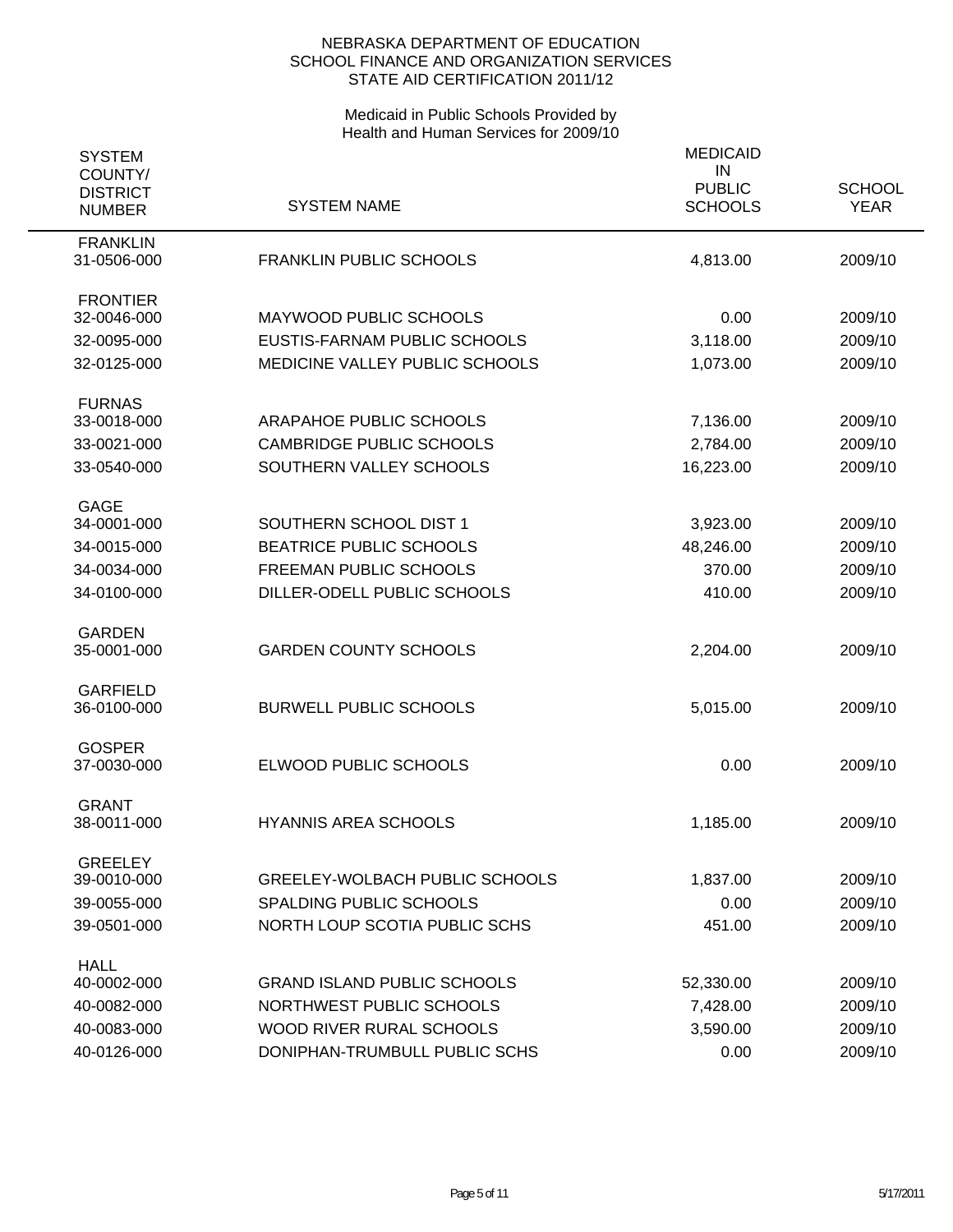| <b>SYSTEM</b><br>COUNTY/<br><b>DISTRICT</b><br><b>NUMBER</b> | <b>SYSTEM NAME</b>             | <b>MEDICAID</b><br>IN<br><b>PUBLIC</b><br><b>SCHOOLS</b> | <b>SCHOOL</b><br><b>YEAR</b> |
|--------------------------------------------------------------|--------------------------------|----------------------------------------------------------|------------------------------|
| <b>HAMILTON</b><br>41-0002-000                               | <b>GILTNER PUBLIC SCHOOLS</b>  | 2,746.00                                                 | 2009/10                      |
| 41-0091-000                                                  | <b>HAMPTON PUBLIC SCHOOLS</b>  | 9,410.00                                                 | 2009/10                      |
| 41-0504-000                                                  | <b>AURORA PUBLIC SCHOOLS</b>   | 26,518.00                                                | 2009/10                      |
| <b>HARLAN</b><br>42-0002-000                                 | ALMA PUBLIC SCHOOLS            | 7,182.00                                                 | 2009/10                      |
| <b>HAYES</b><br>43-0079-000                                  | HAYES CENTER PUBLIC SCHOOLS    | 42.00                                                    | 2009/10                      |
| <b>HITCHCOCK</b><br>44-0070-000                              | <b>HITCHCOCK CO SCH SYSTEM</b> | 1,094.00                                                 | 2009/10                      |
| <b>HOLT</b><br>45-0007-000                                   | O'NEILL PUBLIC SCHOOLS         | 4,663.00                                                 | 2009/10                      |
| 45-0029-000                                                  | <b>EWING PUBLIC SCHOOLS</b>    | 2,216.00                                                 | 2009/10                      |
| 45-0044-000                                                  | <b>STUART PUBLIC SCHOOLS</b>   | 1,692.00                                                 | 2009/10                      |
| 45-0137-000                                                  | <b>CHAMBERS PUBLIC SCHOOLS</b> | 1,430.00                                                 | 2009/10                      |
| 45-0239-000                                                  | WEST HOLT PUBLIC SCHOOLS       | 5,282.00                                                 | 2009/10                      |
| <b>HOOKER</b><br>46-0001-000                                 | MULLEN PUBLIC SCHOOLS          | 820.00                                                   | 2009/10                      |
| <b>HOWARD</b>                                                |                                |                                                          |                              |
| 47-0001-000                                                  | ST PAUL PUBLIC SCHOOLS         | 4,736.00                                                 | 2009/10                      |
| 47-0100-000                                                  | <b>CENTURA PUBLIC SCHOOLS</b>  | 3,300.00                                                 | 2009/10                      |
| 47-0103-000                                                  | ELBA PUBLIC SCHOOLS            | 1,412.00                                                 | 2009/10                      |
| <b>JEFFERSON</b>                                             |                                |                                                          |                              |
| 48-0008-000                                                  | <b>FAIRBURY PUBLIC SCHOOLS</b> | 22,678.00                                                | 2009/10                      |
| 48-0300-000                                                  | TRI COUNTY PUBLIC SCHOOLS      | 440.00                                                   | 2009/10                      |
| 48-0303-000                                                  | <b>MERIDIAN PUBLIC SCHOOLS</b> | 593.00                                                   | 2009/10                      |
| <b>JOHNSON</b><br>49-0033-000                                | <b>STERLING PUBLIC SCHOOLS</b> | 0.00                                                     | 2009/10                      |
| 49-0050-000                                                  | JOHNSON CO CENTRAL PUBLIC SCHS | 2,477.00                                                 | 2009/10                      |
| <b>KEARNEY</b>                                               |                                |                                                          |                              |
| 50-0001-000                                                  | WILCOX-HILDRETH PUBLIC SCHOOLS | 6,768.00                                                 | 2009/10                      |
| 50-0501-000                                                  | AXTELL COMMUNITY SCHOOLS       | 5,578.00                                                 | 2009/10                      |
| 50-0503-000                                                  | MINDEN PUBLIC SCHOOLS          | 1,614.00                                                 | 2009/10                      |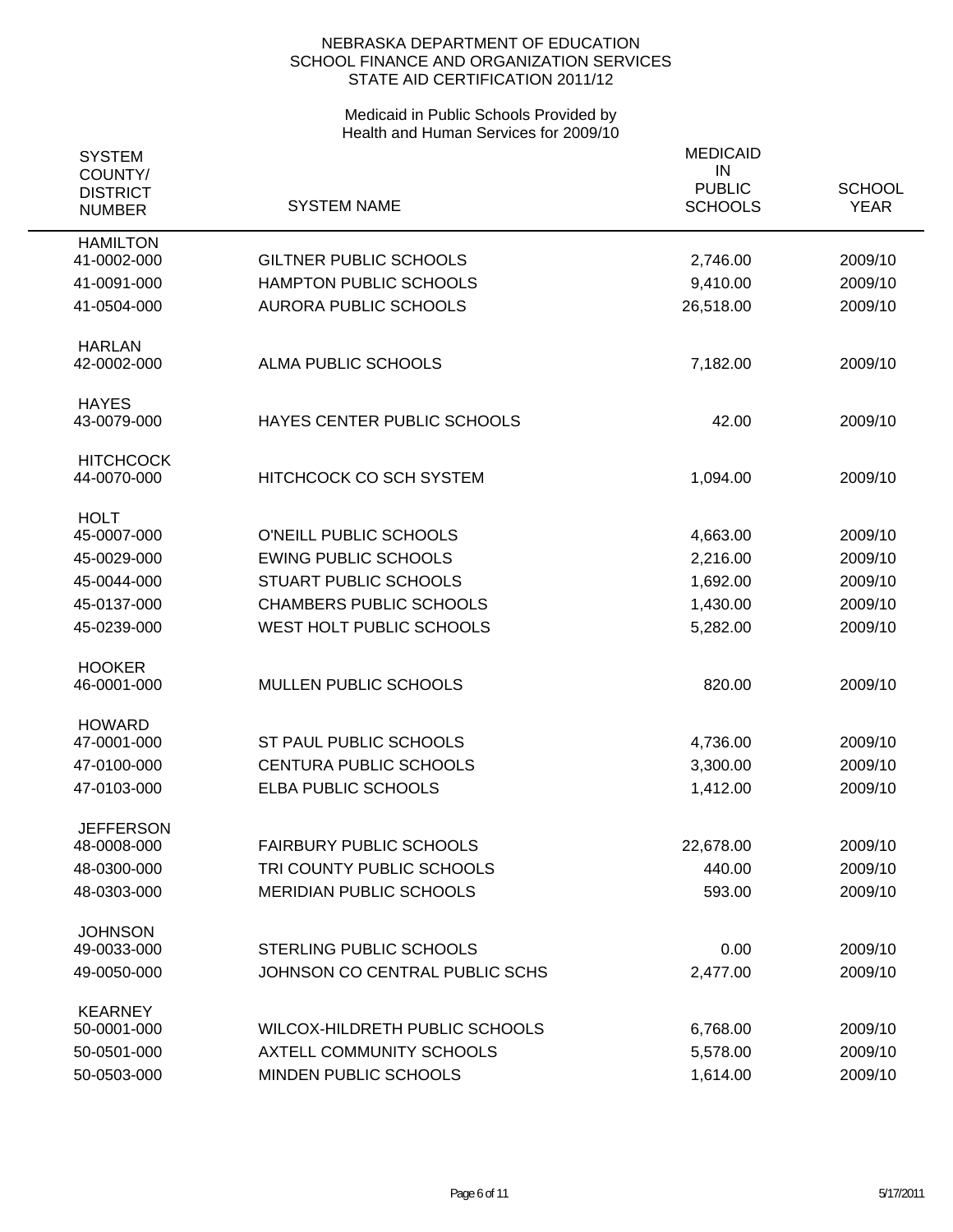| <b>SYSTEM</b><br>COUNTY/    |                                     | <b>MEDICAID</b><br>IN |               |
|-----------------------------|-------------------------------------|-----------------------|---------------|
| <b>DISTRICT</b>             |                                     | <b>PUBLIC</b>         | <b>SCHOOL</b> |
| <b>NUMBER</b>               | <b>SYSTEM NAME</b>                  | <b>SCHOOLS</b>        | <b>YEAR</b>   |
| <b>KEITH</b><br>51-0001-000 | <b>OGALLALA PUBLIC SCHOOLS</b>      | 22,545.00             | 2009/10       |
| 51-0006-000                 | PAXTON CONSOLIDATED SCHOOLS         | 1,276.00              | 2009/10       |
|                             |                                     |                       |               |
| <b>KEYA PAHA</b>            |                                     |                       |               |
| 52-0100-000                 | KEYA PAHA COUNTY SCHOOLS            | 1,551.00              | 2009/10       |
| <b>KIMBALL</b>              |                                     |                       |               |
| 53-0001-000                 | KIMBALL PUBLIC SCHOOLS              | 3,966.00              | 2009/10       |
| <b>KNOX</b>                 |                                     |                       |               |
| 54-0013-000                 | <b>CREIGHTON PUBLIC SCHOOLS</b>     | 0.00                  | 2009/10       |
| 54-0096-000                 | <b>CROFTON COMMUNITY SCHOOLS</b>    | 2,284.00              | 2009/10       |
| 54-0501-000                 | NIOBRARA PUBLIC SCHOOLS             | 4,801.00              | 2009/10       |
| 54-0505-000                 | SANTEE COMMUNITY SCHOOLS            | 0.00                  | 2009/10       |
| 54-0576-000                 | <b>WAUSA PUBLIC SCHOOLS</b>         | 2,663.00              | 2009/10       |
| 54-0586-000                 | <b>BLOOMFIELD COMMUNITY SCHOOLS</b> | 2,012.00              | 2009/10       |
| <b>LANCASTER</b>            |                                     |                       |               |
| 55-0001-000                 | LINCOLN PUBLIC SCHOOLS              | 198,139.00            | 2009/10       |
| 55-0145-000                 | <b>WAVERLY SCHOOL DISTRICT 145</b>  | 7,400.00              | 2009/10       |
| 55-0148-000                 | MALCOLM PUBLIC SCHOOLS              | 0.00                  | 2009/10       |
| 55-0160-000                 | NORRIS SCHOOL DIST 160              | 5,428.00              | 2009/10       |
| 55-0161-000                 | RAYMOND CENTRAL PUBLIC SCHOOLS      | 0.00                  | 2009/10       |
| <b>LINCOLN</b>              |                                     |                       |               |
| 56-0001-000                 | NORTH PLATTE PUBLIC SCHOOLS         | 46,861.00             | 2009/10       |
| 56-0006-000                 | <b>BRADY PUBLIC SCHOOLS</b>         | 1,214.00              | 2009/10       |
| 56-0007-000                 | MAXWELL PUBLIC SCHOOLS              | 3,127.00              | 2009/10       |
| 56-0037-000                 | HERSHEY PUBLIC SCHOOLS              | 6,044.00              | 2009/10       |
| 56-0055-000                 | SUTHERLAND PUBLIC SCHOOLS           | 6,524.00              | 2009/10       |
| 56-0565-000                 | <b>WALLACE PUBLIC SCH DIST 65 R</b> | 1,047.00              | 2009/10       |
| <b>LOGAN</b>                |                                     |                       |               |
| 57-0501-000                 | STAPLETON PUBLIC SCHOOLS            | 2,291.00              | 2009/10       |
| <b>LOUP</b>                 |                                     |                       |               |
| 58-0025-000                 | LOUP COUNTY PUBLIC SCHOOLS          | 27.00                 | 2009/10       |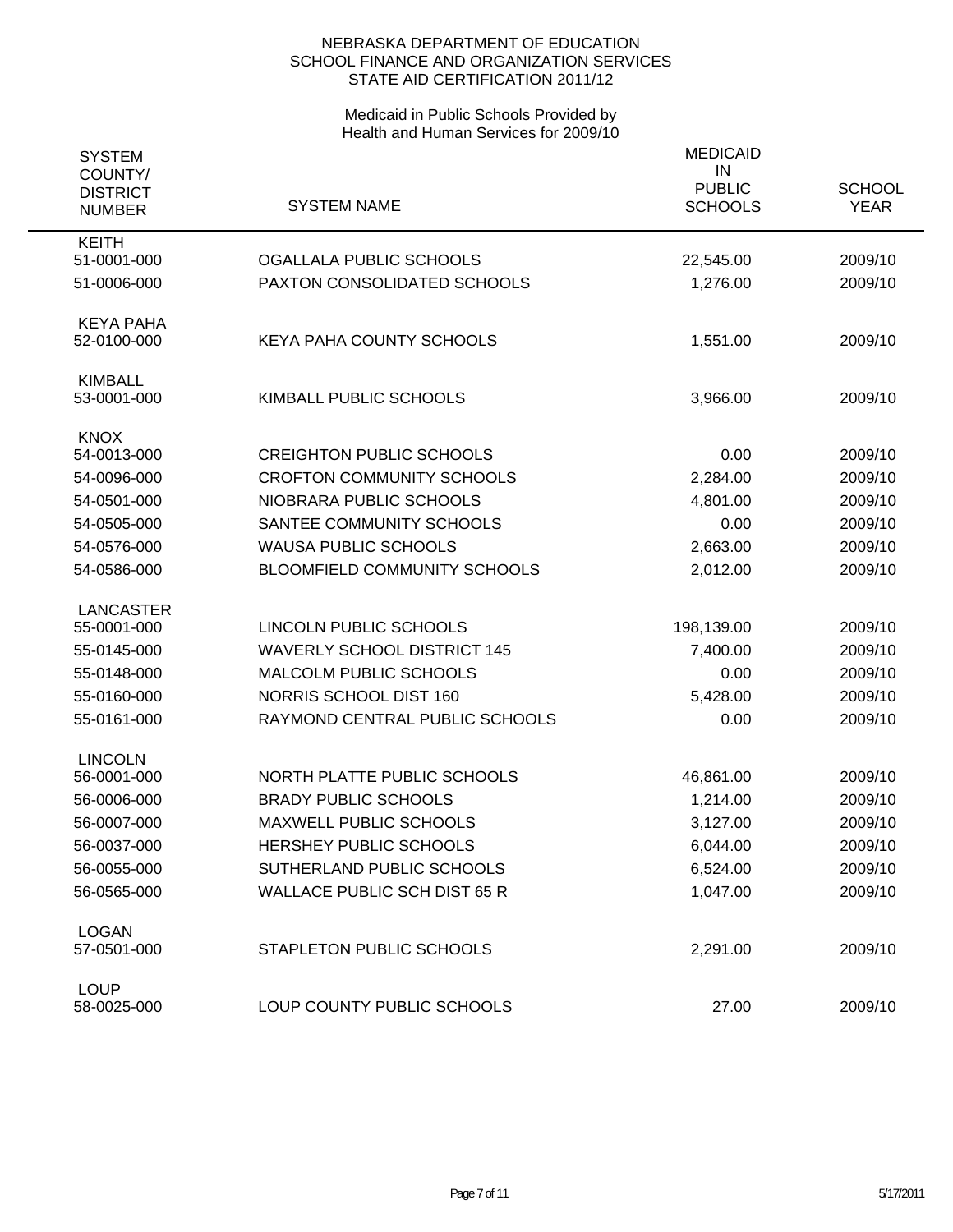| <b>SYSTEM</b><br>COUNTY/         |                                    | <b>MEDICAID</b><br>IN           |                              |
|----------------------------------|------------------------------------|---------------------------------|------------------------------|
| <b>DISTRICT</b><br><b>NUMBER</b> | <b>SYSTEM NAME</b>                 | <b>PUBLIC</b><br><b>SCHOOLS</b> | <b>SCHOOL</b><br><b>YEAR</b> |
| <b>MADISON</b><br>59-0001-000    | <b>MADISON PUBLIC SCHOOLS</b>      | 5,520.00                        | 2009/10                      |
| 59-0002-000                      | NORFOLK PUBLIC SCHOOLS             | 49,782.00                       | 2009/10                      |
| 59-0005-000                      | BATTLE CREEK PUBLIC SCHOOLS        | 2,113.00                        | 2009/10                      |
| 59-0013-000                      | NEWMAN GROVE PUBLIC SCHOOLS        | 1,940.00                        | 2009/10                      |
| 59-0080-000                      | ELKHORN VALLEY SCHOOLS             | 5,023.00                        | 2009/10                      |
| <b>MCPHERSON</b><br>60-0090-000  | MC PHERSON COUNTY SCHOOLS          | 0.00                            | 2009/10                      |
| <b>MERRICK</b><br>61-0004-000    | <b>CENTRAL CITY PUBLIC SCHOOLS</b> | 8,011.00                        | 2009/10                      |
| 61-0049-000                      | PALMER PUBLIC SCHOOLS              | 1,982.00                        | 2009/10                      |
|                                  |                                    |                                 |                              |
| <b>MORRILL</b><br>62-0021-000    | <b>BAYARD PUBLIC SCHOOLS</b>       | 5,096.00                        | 2009/10                      |
| 62-0063-000                      | <b>BRIDGEPORT PUBLIC SCHOOLS</b>   | 9,084.00                        | 2009/10                      |
| <b>NANCE</b>                     |                                    |                                 |                              |
| 63-0001-000                      | <b>FULLERTON PUBLIC SCHOOLS</b>    | 0.00                            | 2009/10                      |
| 63-0030-000                      | TWIN RIVER PUBLIC SCHOOLS          | 0.00                            | 2009/10                      |
| <b>NEMAHA</b>                    |                                    |                                 |                              |
| 64-0023-000                      | JOHNSON-BROCK PUBLIC SCHOOLS       | 0.00                            | 2009/10                      |
| 64-0029-000                      | <b>AUBURN PUBLIC SCHOOLS</b>       | 12,693.00                       | 2009/10                      |
| <b>NUCKOLLS</b>                  |                                    |                                 |                              |
| 65-0011-000                      | SUPERIOR PUBLIC SCHOOLS            | 34,628.00                       | 2009/10                      |
| 65-2005-000                      | SO CENTRAL NE UNIFIED SYSTEM 5     | 22,555.00                       | 2009/10                      |
| <b>OTOE</b><br>66-0027-000       | SYRACUSE-DUNBAR-AVOCA SCHOOLS      | 0.00                            | 2009/10                      |
| 66-0111-000                      | NEBRASKA CITY PUBLIC SCHOOLS       | 0.00                            | 2009/10                      |
| 66-0501-000                      | PALMYRA DISTRICT OR 1              | 1,930.00                        | 2009/10                      |
|                                  |                                    |                                 |                              |
| <b>PAWNEE</b>                    | PAWNEE CITY PUBLIC SCHOOLS         |                                 |                              |
| 67-0001-000                      |                                    | 0.00                            | 2009/10                      |
| 67-0069-000                      | LEWISTON CONSOLIDATED SCHOOLS      | 0.00                            | 2009/10                      |
| <b>PERKINS</b><br>68-0020-000    | PERKINS COUNTY SCHOOLS             | 7,061.00                        | 2009/10                      |
|                                  |                                    |                                 |                              |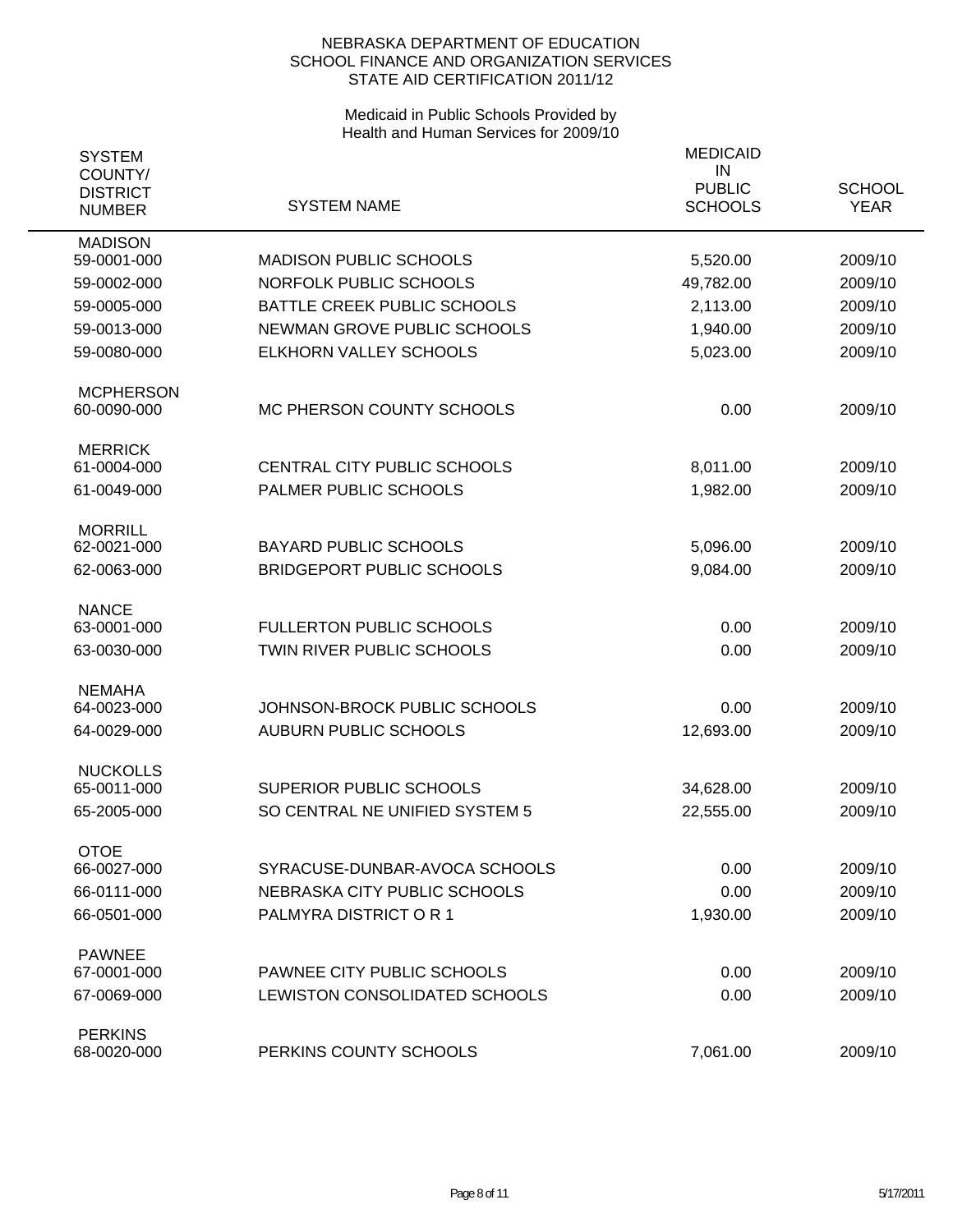| <b>SYSTEM</b><br>COUNTY/         |                                       | <b>MEDICAID</b><br>IN<br><b>PUBLIC</b> | <b>SCHOOL</b> |
|----------------------------------|---------------------------------------|----------------------------------------|---------------|
| <b>DISTRICT</b><br><b>NUMBER</b> | <b>SYSTEM NAME</b>                    | <b>SCHOOLS</b>                         | <b>YEAR</b>   |
| <b>PHELPS</b><br>69-0044-000     | HOLDREGE PUBLIC SCHOOLS               | 24,564.00                              | 2009/10       |
| 69-0054-000                      | BERTRAND PUBLIC SCHOOLS               | 3,143.00                               | 2009/10       |
| 69-0055-000                      | LOOMIS PUBLIC SCHOOLS                 | 9,928.00                               | 2009/10       |
| <b>PIERCE</b>                    |                                       |                                        |               |
| 70-0002-000                      | PIERCE PUBLIC SCHOOLS                 | 3,202.00                               | 2009/10       |
| 70-0005-000                      | PLAINVIEW PUBLIC SCHOOLS              | 3,138.00                               | 2009/10       |
| 70-0542-000                      | OSMOND PUBLIC SCHOOLS                 | 2,127.00                               | 2009/10       |
| <b>PLATTE</b><br>71-0001-000     | <b>COLUMBUS PUBLIC SCHOOLS</b>        | 0.00                                   | 2009/10       |
| 71-0005-000                      | LAKEVIEW COMMUNITY SCHOOLS            | 5,218.00                               | 2009/10       |
| 71-0067-000                      | HUMPHREY PUBLIC SCHOOLS               | 0.00                                   | 2009/10       |
| <b>POLK</b>                      |                                       |                                        |               |
| 72-0015-000                      | <b>CROSS COUNTY COMMUNITY SCHOOLS</b> | 6,012.00                               | 2009/10       |
| 72-0019-000                      | OSCEOLA PUBLIC SCHOOLS                | 4,145.00                               | 2009/10       |
| 72-0032-000                      | SHELBY PUBLIC SCHOOLS                 | 0.00                                   | 2009/10       |
| 72-0075-000                      | HIGH PLAINS COMMUNITY SCHOOLS         | 3,200.00                               | 2009/10       |
| <b>RED WILLOW</b>                |                                       |                                        |               |
| 73-0017-000                      | MC COOK PUBLIC SCHOOLS                | 24,522.00                              | 2009/10       |
| 73-0179-000                      | SOUTHWEST PUBLIC SCHOOLS              | 2,009.00                               | 2009/10       |
| <b>RICHARDSON</b><br>74-0056-000 | <b>FALLS CITY PUBLIC SCHOOLS</b>      | 0.00                                   | 2009/10       |
| 74-0070-000                      | HUMBOLDT TABLE ROCK STEINAUER         | 0.00                                   | 2009/10       |
|                                  |                                       |                                        |               |
| <b>ROCK</b><br>75-0100-000       | ROCK COUNTY PUBLIC SCHOOLS            | 3,819.00                               | 2009/10       |
| <b>SALINE</b>                    |                                       |                                        |               |
| 76-0002-000                      | <b>CRETE PUBLIC SCHOOLS</b>           | 0.00                                   | 2009/10       |
| 76-0044-000                      | DORCHESTER PUBLIC SCHOOLS             | 0.00                                   | 2009/10       |
| 76-0068-000                      | <b>FRIEND PUBLIC SCHOOLS</b>          | 18.00                                  | 2009/10       |
| 76-0082-000                      | WILBER-CLATONIA PUBLIC SCHOOLS        | 408.00                                 | 2009/10       |
| <b>SARPY</b><br>77-0001-000      | BELLEVUE PUBLIC SCHOOLS               | 20,122.00                              | 2009/10       |
| 77-0027-000                      | PAPILLION-LA VISTA PUBLIC SCHS        | 22,341.00                              | 2009/10       |
| 77-0037-000                      | <b>GRETNA PUBLIC SCHOOLS</b>          | 0.00                                   | 2009/10       |
| 77-0046-000                      | SOUTH SARPY DIST 46                   | 0.00                                   | 2009/10       |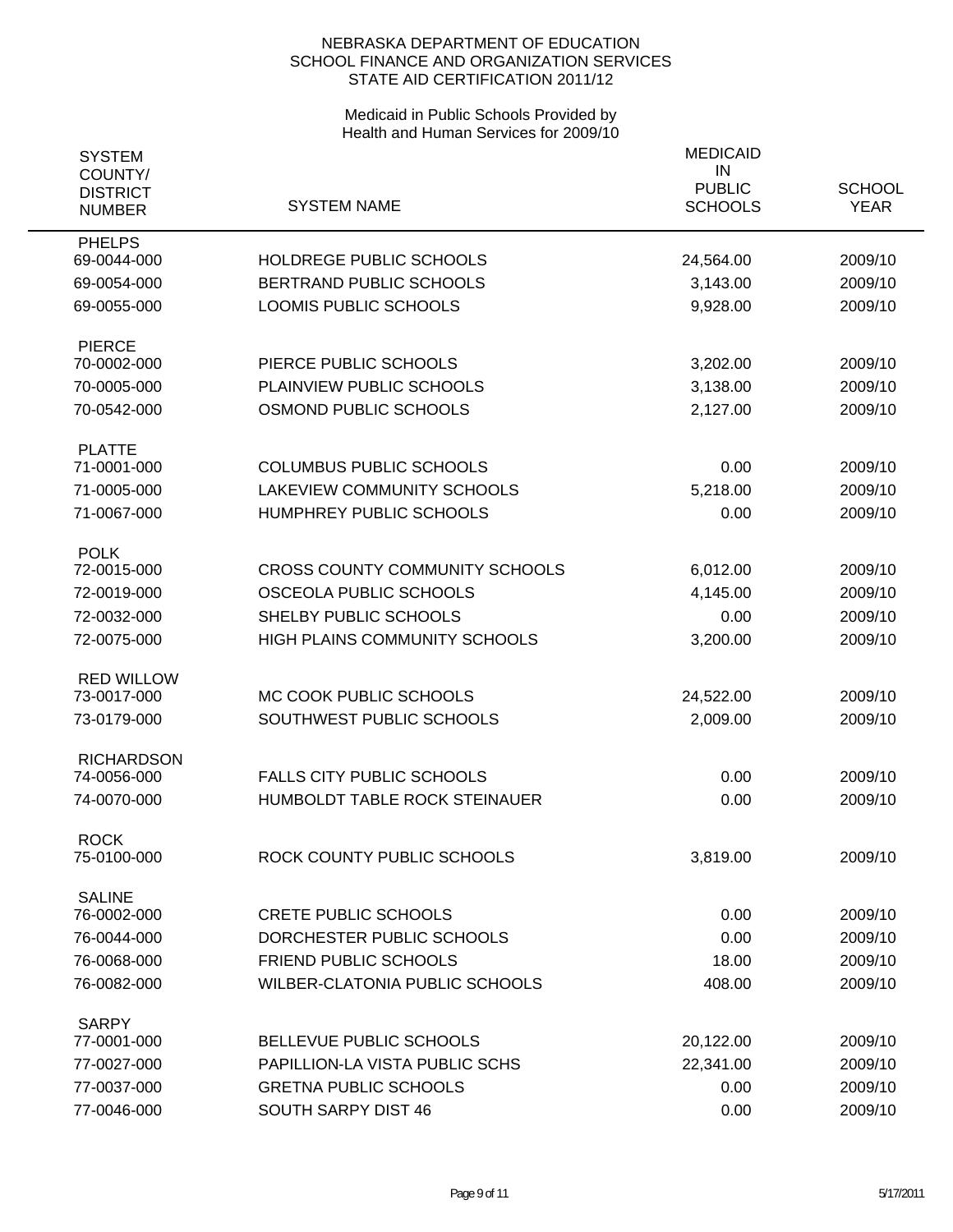| <b>SYSTEM</b><br>COUNTY/         |                                                   | <b>MEDICAID</b><br>IN<br><b>PUBLIC</b> | <b>SCHOOL</b>      |
|----------------------------------|---------------------------------------------------|----------------------------------------|--------------------|
| <b>DISTRICT</b><br><b>NUMBER</b> | <b>SYSTEM NAME</b>                                | <b>SCHOOLS</b>                         | <b>YEAR</b>        |
| <b>SAUNDERS</b><br>78-0001-000   | ASHLAND-GREENWOOD PUBLIC SCHS                     | 2,916.00                               | 2009/10            |
| 78-0009-000                      | YUTAN PUBLIC SCHOOLS                              | 2,229.00                               | 2009/10            |
| 78-0039-000                      | <b>WAHOO PUBLIC SCHOOLS</b>                       | 10,858.00                              | 2009/10            |
| 78-0072-000                      | <b>MEAD PUBLIC SCHOOLS</b>                        | 2,020.00                               | 2009/10            |
| 78-0104-000                      | PRAGUE PUBLIC SCHOOLS                             | 1,132.00                               | 2009/10            |
| 78-0107-000                      | CEDAR BLUFFS PUBLIC SCHOOLS                       | 966.00                                 | 2009/10            |
| <b>SCOTTS BLUFF</b>              |                                                   |                                        |                    |
| 79-0002-000<br>79-0011-000       | MINATARE PUBLIC SCHOOLS<br>MORRILL PUBLIC SCHOOLS | 2,025.00<br>535.00                     | 2009/10<br>2009/10 |
| 79-0016-000                      | <b>GERING PUBLIC SCHOOLS</b>                      | 20,149.00                              | 2009/10            |
| 79-0031-000                      | MITCHELL PUBLIC SCHOOLS                           | 2,160.00                               | 2009/10            |
| 79-0032-000                      | SCOTTSBLUFF PUBLIC SCHOOLS                        | 14,792.00                              | 2009/10            |
|                                  |                                                   |                                        |                    |
| <b>SEWARD</b><br>80-0005-000     | MILFORD PUBLIC SCHOOLS                            | 1,077.00                               | 2009/10            |
| 80-0009-000                      | <b>SEWARD PUBLIC SCHOOLS</b>                      | 29,505.00                              | 2009/10            |
| 80-0567-000                      | CENTENNIAL PUBLIC SCHOOLS                         | 20,564.00                              | 2009/10            |
|                                  |                                                   |                                        |                    |
| <b>SHERIDAN</b>                  | HAY SPRINGS PUBLIC SCHOOLS                        | 0.00                                   | 2009/10            |
| 81-0003-000                      | <b>GORDON-RUSHVILLE PUBLIC SCHS</b>               |                                        |                    |
| 81-0010-000                      |                                                   | 10,096.00                              | 2009/10            |
| <b>SHERMAN</b><br>82-0001-000    | LOUP CITY PUBLIC SCHOOLS                          | 6,140.00                               | 2009/10            |
| 82-0015-000                      | LITCHFIELD PUBLIC SCHOOLS                         | 0.00                                   | 2009/10            |
|                                  |                                                   |                                        |                    |
| <b>SIOUX</b>                     |                                                   |                                        |                    |
| 83-0500-000                      | SIOUX COUNTY PUBLIC SCHOOLS                       | 0.00                                   | 2009/10            |
| <b>STANTON</b>                   | STANTON COMMUNITY SCHOOLS                         |                                        |                    |
| 84-0003-000                      |                                                   | 6,223.00                               | 2009/10            |
| <b>THAYER</b><br>85-0060-000     | DESHLER PUBLIC SCHOOLS                            | 308.00                                 | 2009/10            |
| 85-0070-000                      | THAYER CENTRAL COMMUNITY SCHS                     | 7,550.00                               | 2009/10            |
| 85-2001-000                      | <b>BRUNING-DAVENPORT UNIFIED SYS</b>              | 1,260.00                               | 2009/10            |
|                                  |                                                   |                                        |                    |
| <b>THOMAS</b><br>86-0001-000     | THEDFORD PUBLIC SCHOOLS                           | 881.00                                 | 2009/10            |
|                                  |                                                   |                                        |                    |